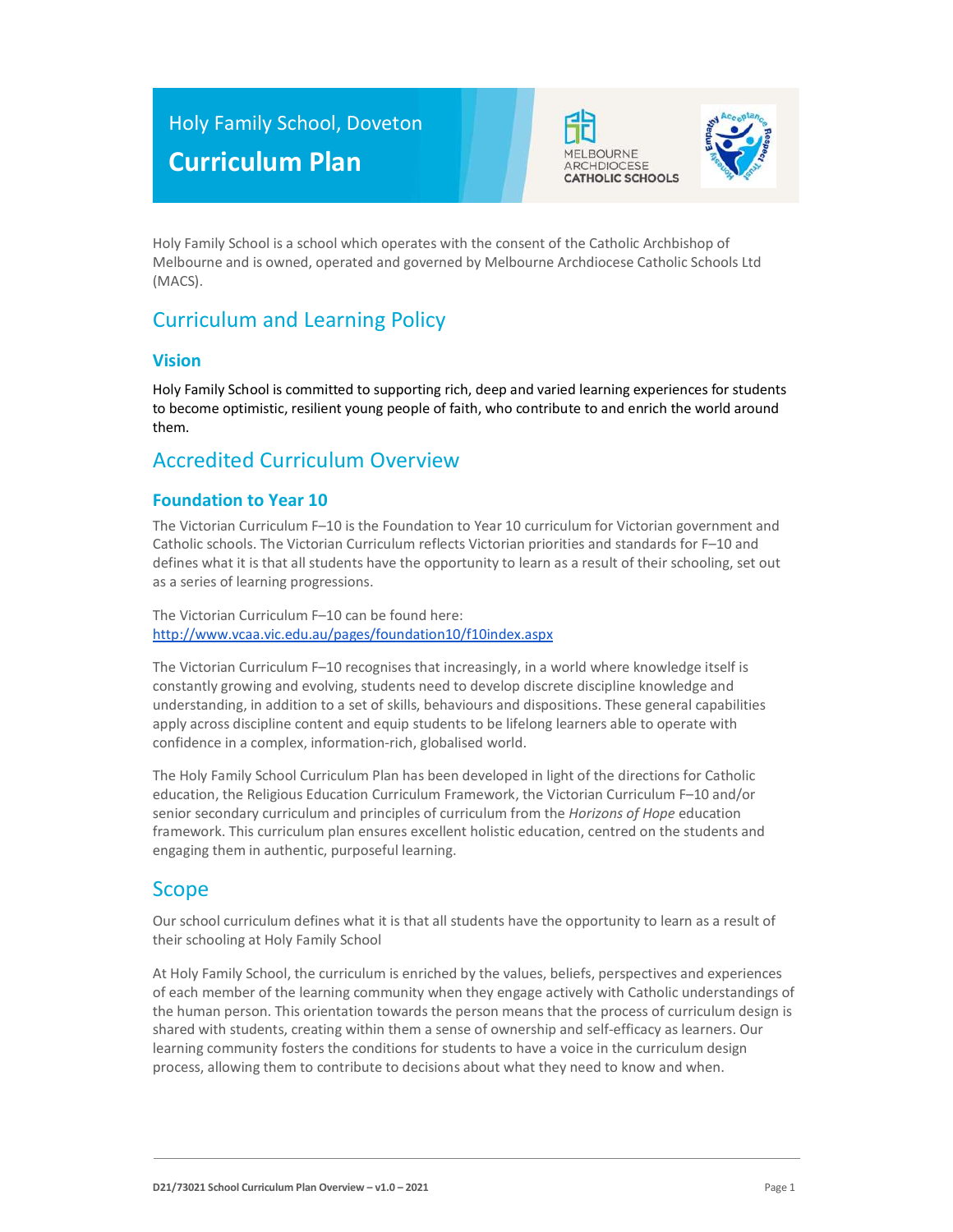## Curriculum Content

Holy Family School will take inspiration from the Horizons of Hope education framework. This framework supports MACS school communities to engage in dialogue about the distinctive nature of learning and teaching, leading learning, and enhancing Catholic identity in our schools. The framework is a living document that has been added to over the years with examples of practice from schools, as well as additional strategy statements in the areas of Religious Education, Leadership, Wellbeing and Diversity.

Religious Education has a central place in the teaching and learning program at Holy Family School as it reflects our unique character of Catholic identity and focus as a MACS school. The primary source for developing our religious education program is the MACS Religious Education Curriculum Framework.

The school implements the Victorian Curriculum F–10 in order to provide students with a comprehensive teaching and learning program across the year levels with age-appropriate content, sequential learning patterns and interrelated aspects of the content and skills of the desired learning capabilities. Refer to the Horizons of Hope Foundation Statement – Pedagogy in a Catholic School. The Victorian Curriculum can be found here: Victorian Curriculum F–10.

All content is developed using the following documents:

- Holy Family School Religious Education Handbook and policies
- Holy Family School Learning and Teaching Manual Handbooks and policies for each of the learning areas
- Victorian Curriculum F–10

The school's teaching and learning program is the school-based plan for delivering this common set of knowledge and skills in ways that best use local resources, expertise and contexts. Information technology is an integral part of our curriculum as a basic tool for learning. Supported by MACS, Holy Family School will develop strong processes for monitoring student progress and the application of appropriate explicit teaching and intervention strategies.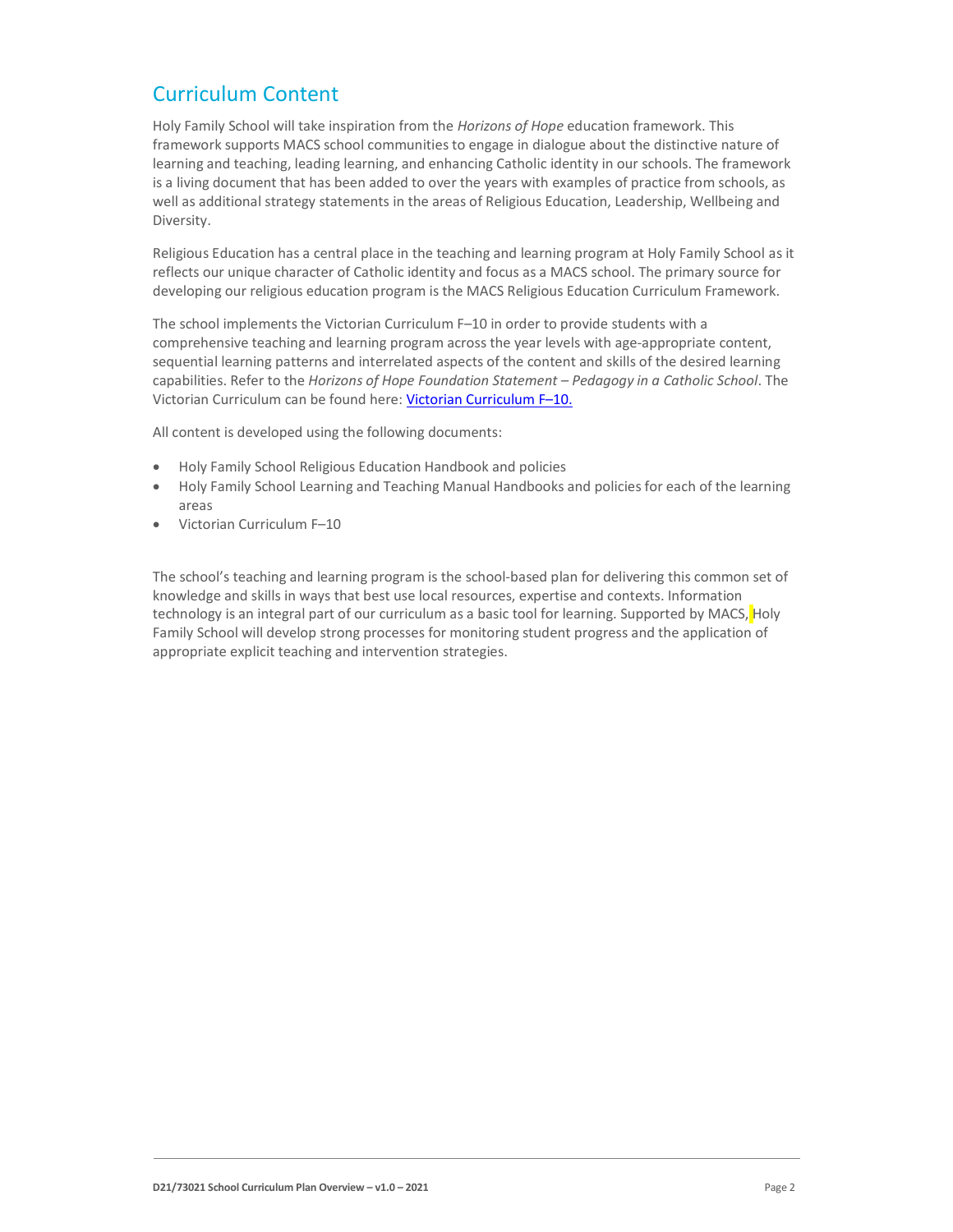## Whole-school Curriculum Plan and Time Allocation

#### Curriculum overview – Foundation to Year 10

The following provides an outline of the learning areas within the F–10 curriculum. Recommended weekly time allocations are listed as a guide. School curriculum plans may concentrate the teaching of particular learning areas within semester units or electives (as in the case for Years 7–10). The recommended weekly time allocations are in line with recommendations of the educational authorities and are averages of curriculum implementation which may span across the two-year cycle. Furthermore, multiple learning areas are often part of an integrated unit and not always taught as separate subject areas.

#### Foundation to Year 10

| <b>Learning Areas</b>                                                                                                                                                                              | <b>Recommended Time Allocated</b>                                                                                                                                                                                                                                                                                                           |
|----------------------------------------------------------------------------------------------------------------------------------------------------------------------------------------------------|---------------------------------------------------------------------------------------------------------------------------------------------------------------------------------------------------------------------------------------------------------------------------------------------------------------------------------------------|
| <b>Religious Education</b>                                                                                                                                                                         | 2 hours 30 minutes, weekly                                                                                                                                                                                                                                                                                                                  |
| <b>English</b><br>Reading and Viewing<br>Speaking and Listening<br><b>Grammar and Spelling</b><br>$\bullet$<br>Writing                                                                             | 2 hours daily<br>Total time should not be less than 10 hours per<br>week on average over the course of a school year<br>and may vary across year levels.                                                                                                                                                                                    |
| Languages                                                                                                                                                                                          | 75 minutes per week - 15 minutes daily                                                                                                                                                                                                                                                                                                      |
| <b>Mathematics</b><br>Number and Algebra<br>Measurement and Geometry<br>$\bullet$<br><b>Statistics and Probability</b><br>$\bullet$                                                                | 1 hour daily<br>Five days per week<br>Total time should not be less than five hours per<br>week on average over the course of a school<br>year.                                                                                                                                                                                             |
| <b>Health and Physical Education</b>                                                                                                                                                               | 2 hours 30 minutes weekly                                                                                                                                                                                                                                                                                                                   |
| <b>The Arts</b>                                                                                                                                                                                    | 1 hour weekly                                                                                                                                                                                                                                                                                                                               |
| <b>The Humanities</b><br>Civics and Citizenship<br><b>Economics and Business</b><br>Geography<br>History<br><b>Science</b><br><b>Technologies</b><br>Design and Technology<br>Digital Technologies | 2 hours and 15 minutes weekly<br>The learning areas of Science, the Humanities,<br>Health and Physical Education, and Technologies<br>will be taught ensuring an average of three hours<br>per week over the course of a school year.<br>The focus is on the integrated unit of work using<br>the school's evidence-based inquiry approach. |
| <b>TOTAL</b>                                                                                                                                                                                       | 25 hours weekly                                                                                                                                                                                                                                                                                                                             |

#### Capabilities

The Victorian Curriculum F–10 includes both knowledge and skills. It is expected that the knowledge and skills defined in the Capabilities will be developed, practised, deployed and demonstrated by students in and through their learning across the curriculum.